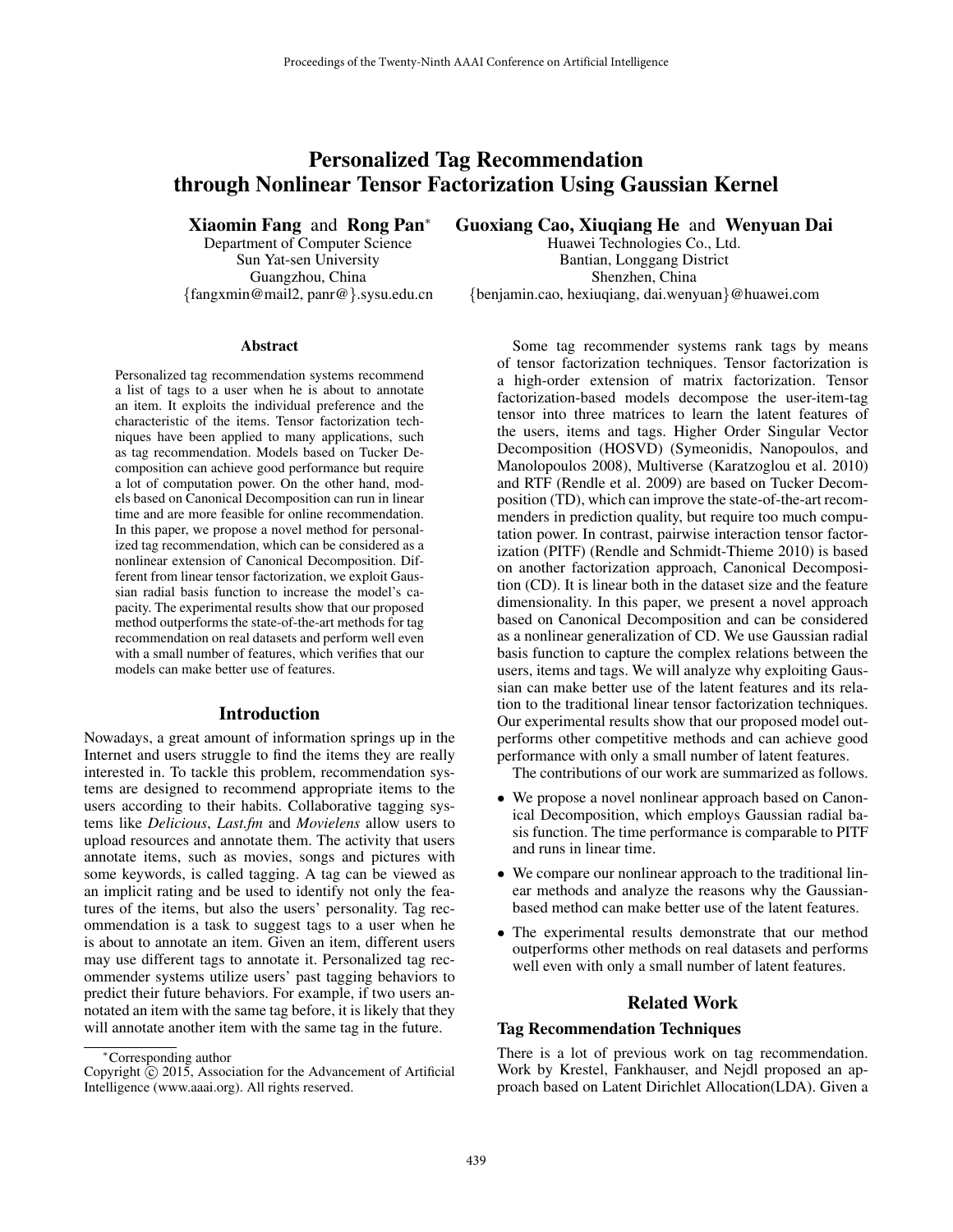document, the top terms composing its latent topics are recommended to the users. By this way, the terms in the same topic but showed in the other documents have the opportunity to be presented. Lipczak et al. employed probabilistic latent topic model for tag recommendation as well. They added a variable of tag to LDA, so as to link the tags to the topics of the document. Liu et al. ranked the tags for images by using random walks. However, the systems mentioned above are impersonalized. Different users may prefer different tags for the same item. Work by Guan et al. ranked tags by a graph-based ranking algorithm. It takes personalized tag recommendation as a "query and ranking" problem. The query consists of two parts, the user and the item. The tags are related to the item and the user. Besides, Durao and Dolog introduced a hybrid approach. It makes use of several factors, including tag similarity, tag popularity, tag representativeness and affinity between user and tag to provide appropriate tags.

## Tensor Factorization Techniques

Tucker Decomposition and Canonical Decomposition are the high-order extension of Singular Value Decomposition (SVD). Nickel, Tresp, and Kriegel applied tensor factorization to collective entity resolution. Some studies (Dunlavy, Kolda, and Acar 2011; Ermis, Acar, and Cemgil 2012; Spiegel et al. 2012) proposed tensor-based models to solve the problem of link prediction by incorporating time information. Moreover, tensor factorization is applied to personalized recommendation, including personalized web search (Sun et al. 2005), hyperlink recommendation (Gao et al. 2012) and personalized tag recommendation (Rendle and Schmidt-Thieme 2010; Symeonidis, Nanopoulos, and Manolopoulos 2008; 2010; Rendle et al. 2009; Chi and Zhu 2010). With respect to personalized tag recommendation, Higher Order Singular Vector Decomposition (HOSVD) (Symeonidis, Nanopoulos, and Manolopoulos 2008) and RTF (Rendle et al. 2009) are based on Tucker Decomposition (TD), while PITF (Rendle and Schmidt-Thieme 2010) is based on Canonical Decomposition (CD). HOSVD can not deal with missing values and it fills the unknown entries with 0. RTF handles the missing values by adding pairwise ranking constraint. Although TD-based methods outperform other state-of-the-art tag recommendation approaches, they require a lot of computation power. Therefore, they are not feasible for online recommendation. Compared with TDbased methods, CD-based methods have a huge advantage in running time, because they can be trained in linear time. PITF, an extension of CD, splits the ternary relation of users, items and tags into two relations, user-tag and item-tag and its quality is comparable to RTF.

## Notations and Preliminaries

## Tensor Factorization

A tensor is a multidimensional or multi-way array and the order of a tensor is the number of the dimensions.

Tucker Decomposition (TD) (Tucker 1966) and Canonical Decomposition (CD) (Carroll and Chang 1970; Harsh-



Figure 1: Tensor construction and post-based ranking interpretation for personalized tag recommendation

man 1970) can be seen as higher-order extension of the matrix factorization, Singular Value Decomposition (SVD).

Tucker Decomposition (TD) decomposes a tensor into a core tensor multiplied by a matrix along each mode. Take a three-order tensor  $\mathbf{A} \in \mathbb{R}^{I \times J \times K}$  for example and it can be written as

$$
\mathbf{A}_{i,j,k} = \sum_{r_1=1}^{R_1} \sum_{r_2=1}^{R_2} \sum_{r_3=1}^{R_3} \mathbf{C}_{r_1,r_2,r_3} \cdot \mathbf{X}_{i,r_1} \cdot \mathbf{Y}_{j,r_2} \cdot \mathbf{Z}_{k,r_3},
$$
\n(1)

where  $\mathbf{X} \in \mathbb{R}^{I \times R_1}$ ,  $\mathbf{Y} \in \mathbb{R}^{J \times R_2}$ ,  $\mathbf{Z} \in \mathbb{R}^{K \times R_3}$  and  $\mathbf{C} \in$  $\mathbb{R}^{R_1 \times R_2 \times R_3}$  is a core tensor.  $R_1, R_2$  and  $R_3$  are the number of latent features.

Canonical Decomposition (CD) decomposes a tensor into a sum of component rank-one tensors. Let  $A \in \mathbb{R}^{I \times J \times K}$  be a tensor and it can be written as

$$
\mathbf{A}_{i,j,k} = \sum_{r=1}^{R} \mathbf{X}_{i,r} \cdot \mathbf{Y}_{j,r} \cdot \mathbf{Z}_{k,r},
$$
 (2)

where  $\mathbf{X} \in \mathbb{R}^{I \times R}$ ,  $\mathbf{Y} \in \mathbb{R}^{J \times R}$ ,  $\mathbf{Z} \in \mathbb{R}^{K \times R}$  and R is the number of latent features.

X, Y, Z in Eqs. (1) and (2) are in analogy with the factor matrices in Singular Value Decomposition (SVD) and values in core tensor C is in analogy with eigenvalues. Besides, if we compare the running time of TD in Eq. (1) and CD in Eq. (2), we can find that CD is linear in feature dimensionality but the time complexity of TD is much higher.

#### Personalized Tag Recommendation

Tagging is a process that a user associates an item with its keywords, which are called tags. We use the similar notation of (Rendle et al. 2009; Rendle and Schmidt-Thieme 2010) for the formulation of personalized tag recommendation. Let U be the set of users,  $I$  be the set of items, and  $T$  be the set of tags. The process that user  $u$  annotate item  $i$  with tag t is symbolized by a triple  $(u, i, t)$ . Let  $S \in U \times I \times T$ denote the set of tagging history. If a triple  $(u, i, t) \in S$ , it means a particular user  $u$  has annotated a specific item  $i$ with tag  $t$ . The relation between the users, items and tags for personalized tag recommendation can represented by a three-order tensor, which is depicted in Figure 1.

Rendle et al. introduced post-based ranking interpretation scheme for personalized tag recommendation and we employ the schema in this paper. Let  $P<sub>S</sub>$  represent the set of all of the user-item pairs  $(u, i)$  in S and it can be written as

$$
P_S = \{(u,i)|\exists (u,i,t) \in S\}.
$$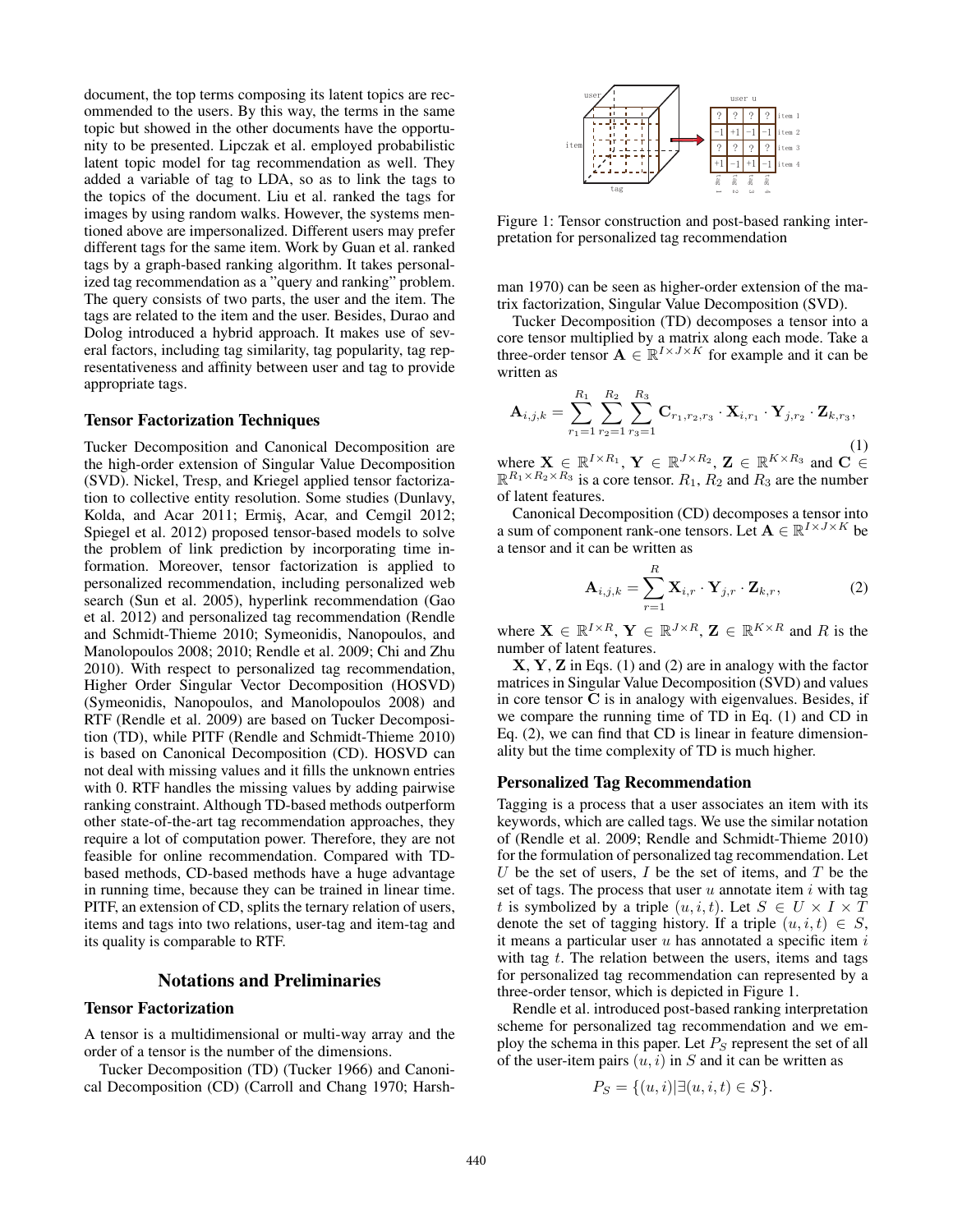Post-based schema generates positive examples and negative examples only from the observed posts  $(u, i) \in P_S$ . Given a post  $(u, i) \in P_S$ , all of the triples  $(u, i, t) \in S$  are taken as positive examples and the triples  $(u, i, t) \notin S$  are taken as negative examples. If  $(u, i) \notin P_S$ , we do not know that user's preference for that item. Thus, all the entries for the unobserved posts are taken as missing values. We formulate the relevance of  $(u, i, t)$  with  $f(u, i, t)$ . Given a post  $(u, i)$ , if user  $u$  has annotated item  $i$  with tag  $t^{pos}$  rather than tag  $t^{neg}$ , it implies that user u prefers tag  $t^{pos}$  to tag  $t^{neg}$  for that post. In other words,  $f(u, i, t^{pos}) > f(u, i, t^{neg})$ , iff triple  $(u, i, t^{pos}) \in S$  and triple  $(u, i, t^{neg}) \notin S$ . Thus, in this paper, we use notation  $t^{pos}$  for "positive tags", and notation  $t^{neg}$  for "negative tags". As a result, the pairwise ranking constraints  $D_S$  from S is defined as

$$
D_S = \{ (u, i, t^{pos}, t^{neg}) | (u, i, t^{pos}) \in S \land (u, i, t^{neg}) \notin S \}.
$$

The elements in  $D<sub>S</sub>$  are used as training examples for tag recommendation. Figure 1 shows the tensor construction and a toy example of post-based ranking interpretation for personalized tag recommendation. User  $u$  has labeled item 4 with tag 1 and tag 3. Thus, we assume user  $u$  prefers tag 1 and tag 3 to tag 2 and tag 4. Besides, since user  $u$  has not labeled item 1 and item 4, the values of all the entries in the first row and the third row are missing.

## Nonlinear Tensor Factorization using Gaussian Kernal for Tag Recommendation Nonlinear Tensor Factorization using Gaussian

In this paper, we introduce a nonlinear way for tensor decomposition, and we refer to it as Nonlinear Tensor Factorization (NLTF). The ternary relation between users, items and tags is represented by a three-order tensor with  $|U|$ users,  $|I|$  items and  $|T|$  tags. The tensor can be decomposed into three components, a user matrix  $\mathbf{U} \in \mathbb{R}^{|U| \times R}$ , an item matrix  $\mathbf{I} \in \mathbb{R}^{|\bar{I}| \times R}$  and a tag matrix  $\mathbf{T} \in \mathbb{R}^{|\bar{I}| \times R}$ , where R is the number of features. The entries in the i-th row of matrix U, matrix I and matrix T indicate the latent features of i-th user, i-th item and i-th tag, respectively. Each column of matrices U, I and T can be considered as a latent topic.

Analogous to the previous work (Rendle and Schmidt-Thieme 2010), we model three pairwise relations user-item, user-tag and item-tag rather than directly model ternary relation use-item-tag. As we have mentioned, an entry in a feature vector stands for a latent topic. Without loss of generality, we take relation item-tag for example. We first make an assumption that the latent topics are independent to each other. Fox example, if the items are movies, the first latent topic might be comedy and the second latent topic might be action. If tag  $t$  is intimately related to item  $i$  with respect to the first topic, the value of the first latent feature of tag  $t$ should be close to the value of the first latent feature of item i. Taking consideration of it, we assume if item i and tag  $t$ are relevant with the k-th topic, then  $T_{t,k}$  obeys the Gaussian distribution  $N(\mathbf{I}_{i,k}, \sigma^2)$  and vice versa, where  $\mathbf{T}_{t,k}$  represents the k-th feature of tag t and  $\mathbf{I}_{i,k}$  represents the k-th feature of item i. In other words, the distance between the value of the k-th feature of tag  $t$  and the k-th feature of item  $i$  obeys Gaussian distribution. The smaller the distance is, the more relevant are item  $i$  and tag  $t$ . It can be written as

$$
||\mathbf{I}_{i,k} - \mathbf{T}_{t,k}|| \sim N(0, \sigma^2),
$$

where  $\sigma$  is the standard deviation of the Gaussian distribution. The situations of user-tag and user-item relations are in analogy to that of the item-tag relation. However, the distributions of the latent topics of user-item, user-tag and itemtag relationships might be different. Thus, we define two sets of the features for the users, items and tags, respectively, and we have

$$
\begin{aligned} ||\mathbf{U}_{u,k}^I - \mathbf{I}_{i,k}^U|| &\sim N(0,\sigma^2),\\ ||\mathbf{U}_{u,k}^T - \mathbf{T}_{t,k}^U|| &\sim N(0,\sigma^2),\\ \text{and } ||\mathbf{I}_{i,k}^T - \mathbf{T}_{t,k}^I|| &\sim N(0,\sigma^2), \end{aligned}
$$

where  $\mathbf{U}^T, \mathbf{U}^I \in \mathbb{R}^{|U| \times R}, \mathbf{I}^U, \mathbf{I}^T \in \mathbb{R}^{|I| \times R}, \mathbf{T}^U, \text{and } \mathbf{T}^I \in$  $\mathbb{R}^{|T|\times R}$ .

With the assumptions made, given a particular triple  $(u, i, t)$ , we define its relevant score  $f(u, i, t)$  as

$$
f(u, i, t) = \sum_{k} \zeta_{k}^{UI} \cdot exp(-\frac{1}{2}\beta ||\mathbf{U}_{u,k}^{I} - \mathbf{I}_{i,k}^{U}||^{2})
$$

$$
+ \sum_{k} \zeta_{k}^{UT} \cdot exp(-\frac{1}{2}\beta ||\mathbf{U}_{u,k}^{T} - \mathbf{T}_{t,k}^{U}||^{2})
$$

$$
+ \sum_{k} \zeta_{k}^{IT} \cdot exp(-\frac{1}{2}\beta ||\mathbf{I}_{i,k}^{T} - \mathbf{T}_{t,k}^{I}||^{2}), \quad (3)
$$

where  $\beta = 1/\sigma^2$ .  $\zeta_k^{UI}$  is the weight or the importance of the k-th topic for relation user-item. Similarly,  $\zeta_k^{UT}$  and  $\zeta_k^{IT}$  are the importance of the k-th topic for relations user-tag and item-tag, respectively.

In fact, the NLTF model can be represented by a neural network with a specific activation function and a three-layer networks structure. The framework of the neural network is depicted in Figure 2. The neural network contains three layers, input layer, hidden layer and output layer. The input layer of the neural network is composed of six blocks and the hidden layer is composed of three blocks. The first two block of the input layer and the first block of hidden layer corresponds to relation user-item. The representation of relations user-tag and item-tag are in analogy with relation user-item. For the input representation, one-of-n encoding schema is used. Given a triple  $(u, i, t)$ , the u-th unit in the first block is set to be 1 and all the other units in the first block are set to be 0. The settings for the other input blocks are similar. For the hidden layer, we use  $exp(-\frac{1}{2}\beta||p-q||^2)$ as the activation function, where  $p$  and  $q$  are the weights of the nonzero input units. Take relation user-item for example. p and q correspond to  $\mathbf{U}_{u,k}^I$  and  $\mathbf{I}_{i,k}^U$  in Eq. (3), respectively.  $\zeta_k^{UI}$  in Eq. (3) corresponds to the weight of the k-th unit in the first block of the hidden layer.

For a single training example  $(u, i, t^{pos}, t^{neg}) \in D_S$ , we define the objective function for personalized tag recommendation with respect to that single example as follows.

$$
J(u,i,t^{pos},t^{neg}) = sigmoid(f(u,i,t^{pos}) - f(u,i,t^{neg})),
$$
  
(4)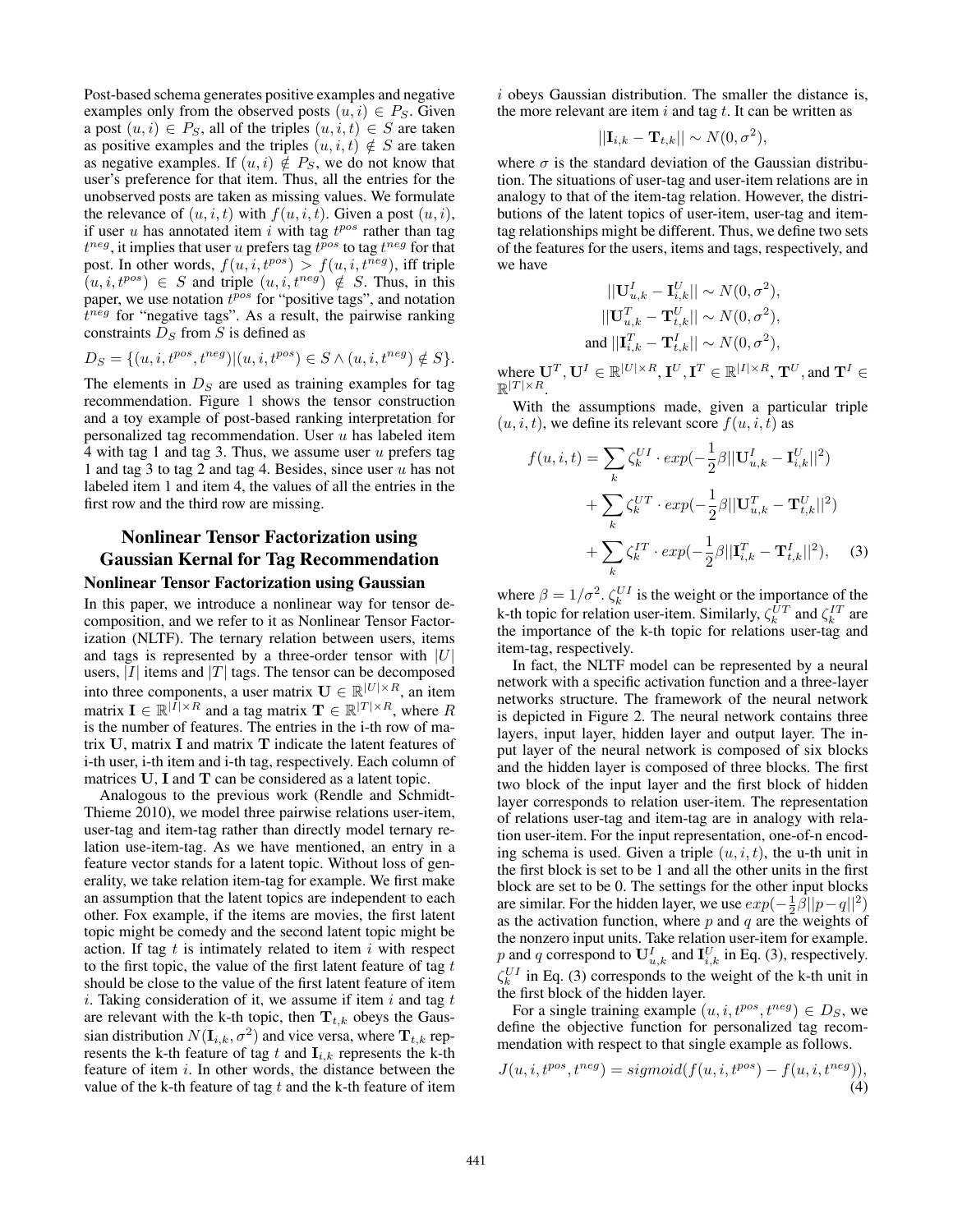

Figure 2: Neural network representation for NLTF

where  $sigmoid(x) = \frac{1}{1+exp(-x)}$ . It is clear that the sigmoid function,  $sigmoid(x)$ , is a monotonically increasing function. If a particular user  $u$  has annotated item  $i$  with tag  $t^{pos}$ , but not tag  $t^{neg}$ , it indicates that he prefers tag  $t^{pos}$  to tag  $t^{neg}$ . Thus, the difference of the relevant scores between  $(u, i, t^{pos})$  and  $(u, i, t^{neg})$  should be large and we use sigmoid function to model it.

Given a training set  $D<sub>S</sub>$ , the overall objective function is defined as

$$
J(D_S) = \sum_{(u,i,t^{pos},t^{neg}) \in D_S} J(u,i,t^{pos},t^{neg}).
$$
 (5)

The parameters estimation for the tag recommendation task can be formulated as the optimization problem of maximizing  $J(D<sub>S</sub>)$ .

Note that, given an example  $(u, i, t^{pos}, t^{neg})$ , the first component in  $f(u, i, t)$  is eliminated when calculate  $f(u, i, t^{pos}) - f(u, i, t^{neg})$  in Eq. (4). Thus, we drop it from  $f(u, i, t)$ . Besides, when maximizing the objective function, the scale of  $\zeta_k^{UI}, \zeta_k^{UT}$  and  $\zeta_k^{IT}$  will get large, which leads to overfitting. To address this issue, we simply set the values of  $\zeta_k^{UI}, \zeta_k^{UT}$  and  $\zeta_k^{IT}$  to 1. Therefore, given a triple  $(u, i, t)$ , the relevant score  $f(u, i, t)$  is simplified as

$$
f(u, i, t) = \sum_{k} exp(-\frac{1}{2}\beta ||\mathbf{U}_{u,k}^{T} - \mathbf{T}_{t,k}^{U}||^{2})
$$

$$
+ \sum_{k} exp(-\frac{1}{2}\beta ||\mathbf{I}_{i,k}^{T} - \mathbf{T}_{t,k}^{I}||^{2}). \tag{6}
$$

#### Parameters Learning

We use stochastic gradient descent, a widely used technique, to optimize the objective function  $J(D<sub>S</sub>)$ . We randomly select a training example  $(u, i, t^{pos}, t^{neg})$  from  $D_s$  and perform an update for that example. This process repeats until convergence. The gradients for the nonlinear tensor factorization model are

$$
\frac{\partial f_{u,i,t}}{\partial \mathbf{U}_{u,k}^T} = -\beta \cdot exp(-\frac{1}{2}\beta ||\mathbf{U}_{u,k}^T - \mathbf{T}_{t,k}^I||^2)(\mathbf{U}_{u,k}^T - \mathbf{T}_{t,k}^U),
$$
\n
$$
\frac{\partial f_{u,i,t}}{\partial \mathbf{I}_{i,k}^T} = -\beta \cdot exp(-\frac{1}{2}\beta ||\mathbf{I}_{i,k}^T - \mathbf{T}_{t,k}^I||^2)(\mathbf{I}_{i,k}^T - \mathbf{T}_{t,k}^I),
$$
\n
$$
\frac{\partial f_{u,i,t}}{\partial \mathbf{T}_{t,k}^U} = \beta \cdot exp(-\frac{1}{2}\beta ||\mathbf{U}_{u,k}^T - \mathbf{T}_{t,k}^I||^2)(\mathbf{U}_{u,k}^T - \mathbf{T}_{t,k}^U),
$$
\nand\n
$$
\frac{\partial f_{u,i,t}}{\partial \mathbf{T}_{t,k}^I} = \beta \cdot exp(-\frac{1}{2}\beta ||\mathbf{I}_{i,k}^T - \mathbf{T}_{t,k}^I||^2)(\mathbf{I}_{i,k}^T - \mathbf{T}_{t,k}^I).
$$

With the gradients, we can update the parameters of our model. We first initialize all of the parameters and then learn the parameters until convergence.

## Comparison with Other Tensor Factorization Models

HOSVD (Karatzoglou et al. 2010), RTF (Rendle et al. 2009) and PITF (Rendle and Schmidt-Thieme 2010) are models based on linear tensor factorization. In particular, HOSVD and RTF are TD-based and PITF is CD-based. Our proposed model NLTF can be seen as a nonlinear extension of the CDbased models. We use Gaussian radial basis function rather than employing dot product used in PITF.

Let's assume the number of features of users, items and tags are the same for TD-based models, which is  $R$ . If we exploit stochastic gradient descent (SGD) to learn the parameters for all models, given a training example, TD-based models take  $O(R^3)$  to update the parameters, while CDbased models take  $O(R)$ , where R is the number of features. For prediction, given a post (user, item), TD-based models take  $O(|T| \cdot R + R^3)$  to rank the tags, while CD-based models take  $O(|T| \cdot R)$ . Therefore, CD-based models outperform TD-based models in terms of the running time and are more feasible for online tag recommendation.

On the other hand, our model that exploits Gaussian radial basis function to calculate the similarity is better than models exploiting dot product. Models employing dot product can be viewed as two-class classifiers, while models employing Gaussian radial basis function can be seen as multi-class classifiers. For example, we want to provide a set of tags to user  $u$  who has just watched movie  $i$ . Let's assume there is only one latent feature  $I_{i,1}$ . For dot product, if the value of  $I_{i,1}$  is positive, it may indicate the movie is a comedy; otherwise, the movie is not. Thus, if the value of  $I_{i,1}$  is positive and tag t is related to comedies, the value of  $T_{t,1}$  should be positive so as to make the dot product of  $\mathbf{I}_{i,1}$  and  $\mathbf{T}_{t,1}$  large, so that tag t can rank high given post  $(u, i)$ . For Gaussian-based models, a toy example is depicted in Figure 3. The horizontal axis represents the value of  $\mathbf{I}_{i,1}$ . If  $\mathbf{I}_{i,1} \in (-3,3)$ , the movie is probably an action; if  $I_{i,1} \in (-9, -5)$ , the movie is probably an romantic; if  $I_{i,1} \in (5, 9)$ , the movie is probably an drama; if  $\mathbf{I}_{i,1} \in (-\infty, 20) \bigcup (20, \infty)$ , it does not belong to any of the categories in Figure 3. For instance, tag  $t$  is "comedy" and movie  $i_1$  and movie  $i_2$  are annotated with tag t. As we assume, if an item and a tag are related, the distance between the feature of that item and the feature of that tag obeys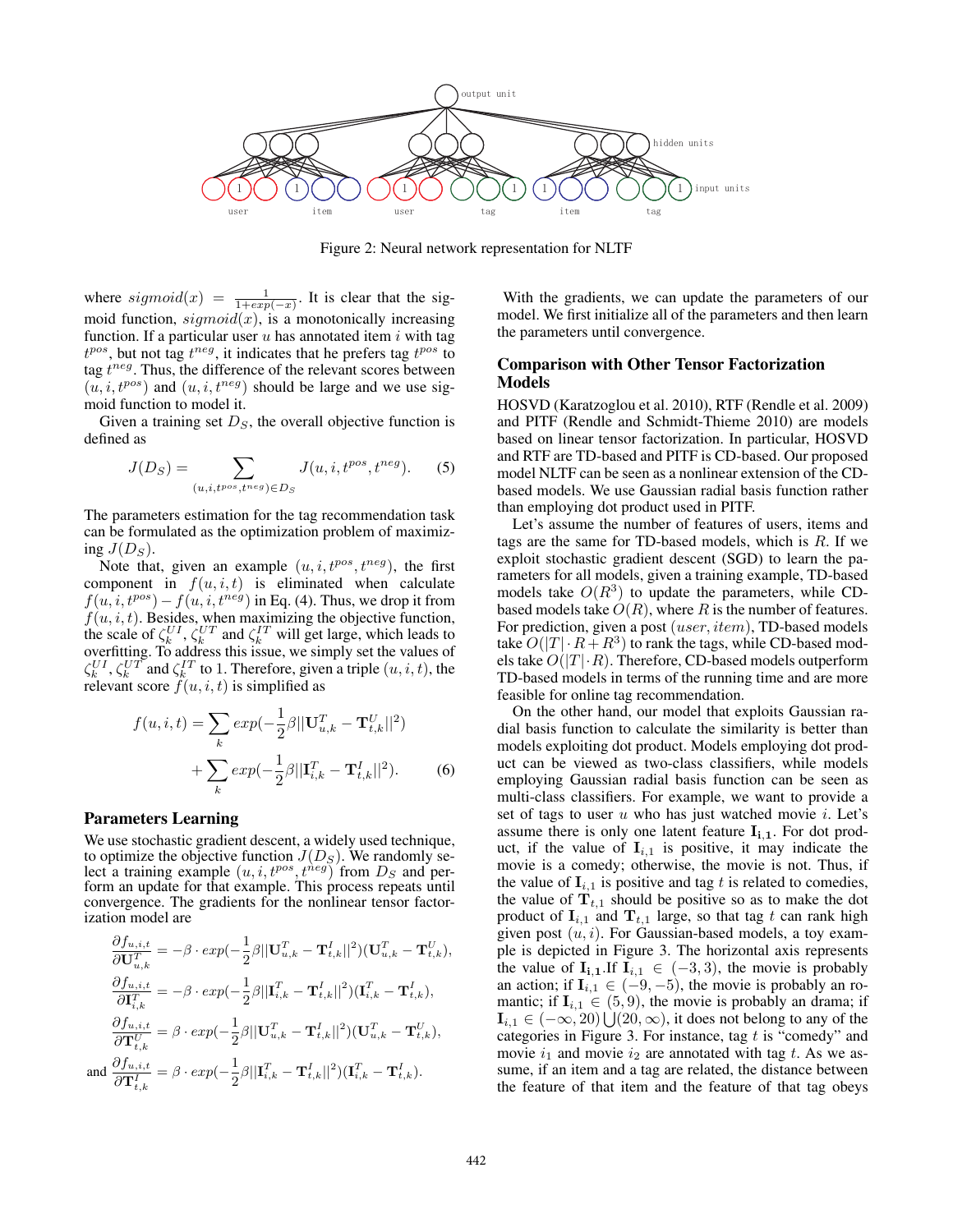

Figure 3: A toy example of nonlinear tensor factorization using Gaussian radial basis function

Gaussian distribution. That means the distance between the feature of tag  $t$  and the feature of movie  $i_1$  is likely to be small and the distance between the feature of tag  $t$  and the feature of movie  $i_2$  is likely to be small as well. Thus, the feature of  $i_1$  is likely to be close to the feature of  $i_2$ . In other words, the features of the movies that belong to the same categories are likely to be close to each other and obey Gaussian distribution. We can distinguish several categories by using only one feature, because different categories fall into different part of the coordinate axis. In conclusion, Gaussianbased models can deal with more than two classes with only one feature, but dot product can handle only two classes. Thus, exploiting Gaussian function on radial basis distance can make better use of the latent features than dot product. The experimental results on real datasets in the next section demonstrate this point.

## Experimental Results

## Experimental Setup

We use four datasets to evaluate the performance of our proposed model, including *Delicoius-small*<sup>1</sup> , *Last.fm*<sup>2</sup> , *Movielens*<sup>3</sup> and *Delicious-large*<sup>4</sup> (Wetzker, Zimmermann, and Bauckhage 2008). Three smaller datasets *Delicious-small*, *Last.fm* and *Movielens* come from the 2-nd International Workshop on Information Heterogeneity and Fusion in Recommender Systems (HetRec 2011). The larger dataset *Delicious-large* (Wetzker, Zimmermann, and Bauckhage 2008) contains the complete bookmarking activity for almost 2 million users from the launch of the social bookmarking website in 2003 to the end of March 2011. For each dataset, we removed the infrequent users, items occurred in less than 5 posts and tags occurred in less than 5 triplets. The statistics of datasets after removal are described in Table 2. To avoid randomness of the results, we perform 10-fold cross-validation for the three smaller datasets, *Delicioussmall*, *Last.fm* and *Movielens*. For larger dataset *Deliciouslarge*, we randomly sample about 40 thousand posts for test and the remaining data is used for training.

To evaluate our method, we introduce two baseline functions  $N_{UT}(u, t)$  and  $N_{IT}(i, t)$ . Given user u and tag t, we define  $N_{UT}(u, t)$  as

$$
N_{UT}(u, t) = |\{i | (u, i, t) \in S\}|.
$$

Table 2: Data statistics

| Dataset    | <b>Users</b> | Items | Tags | Posts  | <b>Triples</b> |
|------------|--------------|-------|------|--------|----------------|
| Delicious- | 1.8K         | 35.9K | 9.3K | 66.7K  | 312.0K         |
| small      |              |       |      |        |                |
| Last.fm    | 1.6K         | 7.3K  | 2.3K | 61.1K  | 164.5K         |
| Movielens  | 0.7K         | 2.6K  | 1.6K | 17.8K  | 30.8K          |
| Delicious- | 1.5M         | 7.5M  | 2.6M | 198.9M | 675.0M         |
| large      |              |       |      |        |                |

Besides, given item i and tag t, we define  $N_{IT}(i, t)$  as

$$
N_{IT}(i,t) = |\{u | (u,i,t) \in S\}|.
$$

We compare our proposed model NLTF with several baselines, including PITF, SVD, Top-UT, Top-IT and Top-UT+IT, where SVD only employs two-dimension relation item-tag, Top-UT ranks tags based on  $N_{UT}(u, t)$ , Top-IT ranks tags based on  $N_{IT}(i, t)$  and Top-UT+IT ranks tags based on  $N_{UT}(u, t) + N_{IT}(i, t)$ . Here, Top-UT represents the affinity between users and tags, Top-IT represents the tag popularity and Top-UT+IT can be seen as a simple ensemble of Top-UT and Top-IT. We do not compare NLTF with TDbased models like HOSVD and RTF, because the computation time is unacceptable in practice, especially for larger dataset *Delicious-large*. Besides, the experimental results in (Rendle and Schmidt-Thieme 2010) show that the performance of PITF is comparable to TD-based models. For each dataset. we tuned the hyper-parameters of all models by grid search to achieve the best results.

#### Evaluation Methodology

We treat personalized tag recommendation as a information retrieval problem and employ Normalized Discounted Cumulative Gain (NDCG) as our metrics to evaluate the performance of the models. NDCG is widely used in information retrieval and it makes the assumption that relevant tags are more valuable if it appears earlier in the recommendation list.

Discounted Cumulative Gain (DCG) evaluates the gain of a tag based on its position in the ranked sequence returned by the model. The DCG accumulated at a particular position p is defined as

$$
DCG@p = rel(1) + \sum_{k=1}^{p} \frac{rel(k)}{\log_2(k)},\tag{7}
$$

where  $rel(k)$  is 1 if the tag at position k is relevant or 0 otherwise. In order to normalize the metric, Ideal Discounted Cumulative Gain (IDCG) is introduced, which is the DCG of the ideal ranked sequence. Normalized Discounted Cumulative Gain (NDCG) is defined as

$$
NDCG@p = \frac{DCG@p}{IDCG@p}.\tag{8}
$$

## Performance on Smaller Datasets

Comparisons with Baselines Table 3 shows the performance of different methods on three smaller datasets *Delicious-small*, *Last.fm* and *Movielens*. For NLTF and PITF, the number of features  $R = 64$ , and for SVD,  $R =$ 

<sup>1</sup> http://www.delicious.com

<sup>2</sup> http://www.lastfm.com

<sup>3</sup> http://www.grouplens.org

<sup>4</sup> http://www.zubiaga.org/resources/socialbm0311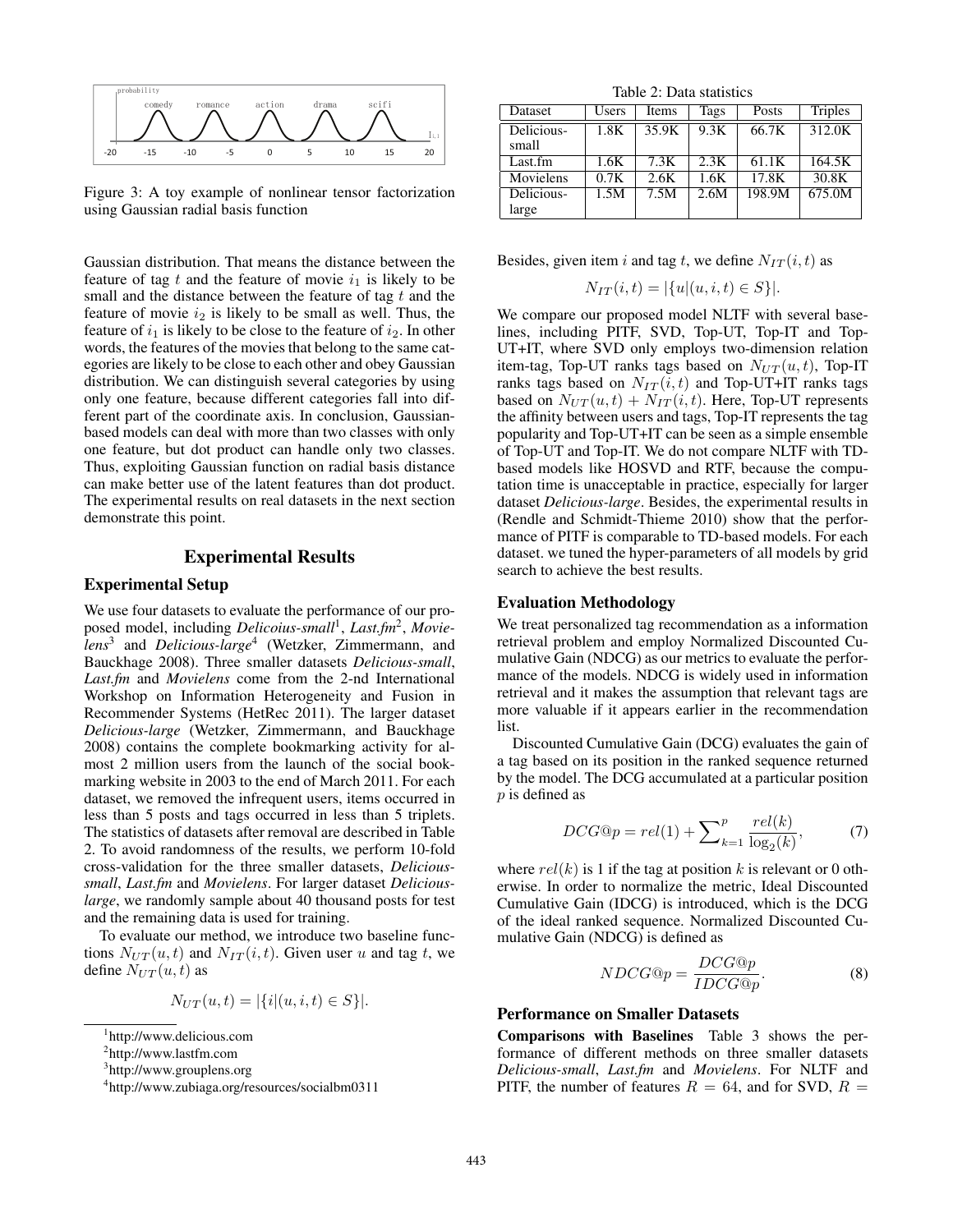

Figure 4: Tag distribution on dataset *Movielens* with the number of features  $R = 1$ 

| Oscar and AFI                 | <b>Movie Categories</b> | Movie Content | Adjective   | Others          |
|-------------------------------|-------------------------|---------------|-------------|-----------------|
| afi 100                       | scifi                   | war           | atmospheric | erlends dyds    |
| oscar (best directing)        | fantasy                 | world war ii  | disturbing  | my movies       |
| oscar (best cinematography)   | comedy                  | surreal       | deliberate  | johnny depp     |
| oscar (best supporting actor) | action                  | serial killer | quirky      | boring          |
| afi $100$ (thrills)           | anime                   | time travel   | reflective  | based on a book |
| oscar (best actor)            | classic                 | true story    | visceral    | franchise       |

Table 1: Description of tags on dataset *Movielens* with the number of features  $R = 1$ 

256 because NLTF and PITF saturate at 64 features and SVD saturates at 256 features. It can be seen from Table 3 that NLTF outperforms other competitive methods on *Delicioussmall* and *Last.fm*, but PITF performs a little bit better than our method on *Movielens*. Since the data in *Delicious-small* and *Last.fm* is relatively sparser than the data in *Movielens*, it should be the case that our method has some advantages when the data is sparser. Moreover, our method beats Top-UT+IT on all the datasets, which integrates tag popularity and affinity between users and tags, but PITF works worse than Top-UT-IT on *Delicious-small*.

Table 3: NDCG@5 of different methods on three smaller datasets

|                | Delicious-small | Last.fm | Movielens |
|----------------|-----------------|---------|-----------|
| <b>PITF-64</b> | 0.2518          | 0.6715  | 0.6466    |
| NLTF-64        | 0.2718          | 0.6986  | 0.6309    |
| SVD-256        | 0.1089          | 0.3633  | 0.1673    |
| Top-UT         | 0.2416          | 0.3811  | 0.4082    |
| Top-IT         | 0.1110          | 0.4683  | 0.2851    |
| Top-UT+IT      | 0.2607          | 0.4588  | 0.4909    |

Impact of Number of Features The performances of the NLTF and PITF depend on the number of features. Table 4 shows the impact of the number of features on the three datasets *Delicious-small*, *Last.fm* and *Movielens*. As expected, the performances of NLTF and PLTF increase when we increase the number of features. Their performances saturate at 64 features on all three datasets. Besides, the performance of NLTF is much better than PITF when the number of feature is small, because models exploiting Gaussian like NLTF can make better use of the latent features than models exploiting dot product like PITF, just as we analyze in Section and the effect is more significant when only a smaller number of features are used.

Besides, in order to verify the point that using Gaussian can make better use of features than using dot product, we carry out another experiment. We train our proposed model NLTF by using only one feature on *Movielens*, so as to ob-

Table 4: NDCG@5 for different number of features on three smaller datasets

|           | feature     | 4     |       | 16    | 32    | 64    |
|-----------|-------------|-------|-------|-------|-------|-------|
| Delicious | <b>PITF</b> | 0.068 | 0.100 | 0.157 | 0.231 | 0.252 |
| -small    | <b>NLTF</b> | 0.075 | 0.126 | 0.188 | 0.247 | 0.272 |
| Last.fm   | <b>PITF</b> | 0.369 | 0.502 | 0.601 | 0.654 | 0.672 |
|           | <b>NLTF</b> | 0.445 | 0.562 | 0.652 | 0.692 | 0.699 |
| Movielens | <b>PITF</b> | 0.321 | 0.468 | 0.576 | 0.629 | 0.647 |
|           | NI TF       | 0.479 | 0.564 | 0.606 | 0.624 | 0.63  |

serve whether the tag distribution is corresponding to the toy example in Figure 3. In order to get better observation, the unpopular tags are removed. The tag distribution on dataset *Movielens* with the number of features  $R = 1$  is depicted in Figure 4 and the description of which is showed in Table 1. As we can see, NLTF divides the tags into four groups automatically, including *Oscar and AFI*, *movie categories*, *movie content* and *adjective*. Tags in the same group are close to each other and some of their labels overlapped. Tags in *others* do not belong to any groups, thus they might do little help to personalized tag recommendation.

#### Performance on Large-Scale Dataset

In addition, we compare our method NLTF with PITF on a large-scale dataset *Delicious-large*, which contains more than 0.6 billion triples and about 0.2 billion posts. There is no previous work has conducted experiments for personalized tag recommendation on such a large-scale dataset before to our best knowledge. We conduct experiments on a computer with a 6-core intel i7 CPU and the performance after 30 iterations is showed in Table 5. From the figure, we can see that our method greatly outperforms PITF even on large scale dataset.

Table 5: Comparison of NLTF and PITF on larger dataset

|       | NDCG@1 | NDCG@3 | NDCG@5 | NDCG@10 |
|-------|--------|--------|--------|---------|
| NI TF | 0.3143 | 0.3053 | 0.3214 | 0.3579  |
| PITF  | 0.2845 | 0.2758 | 0.2907 | 0.3247  |